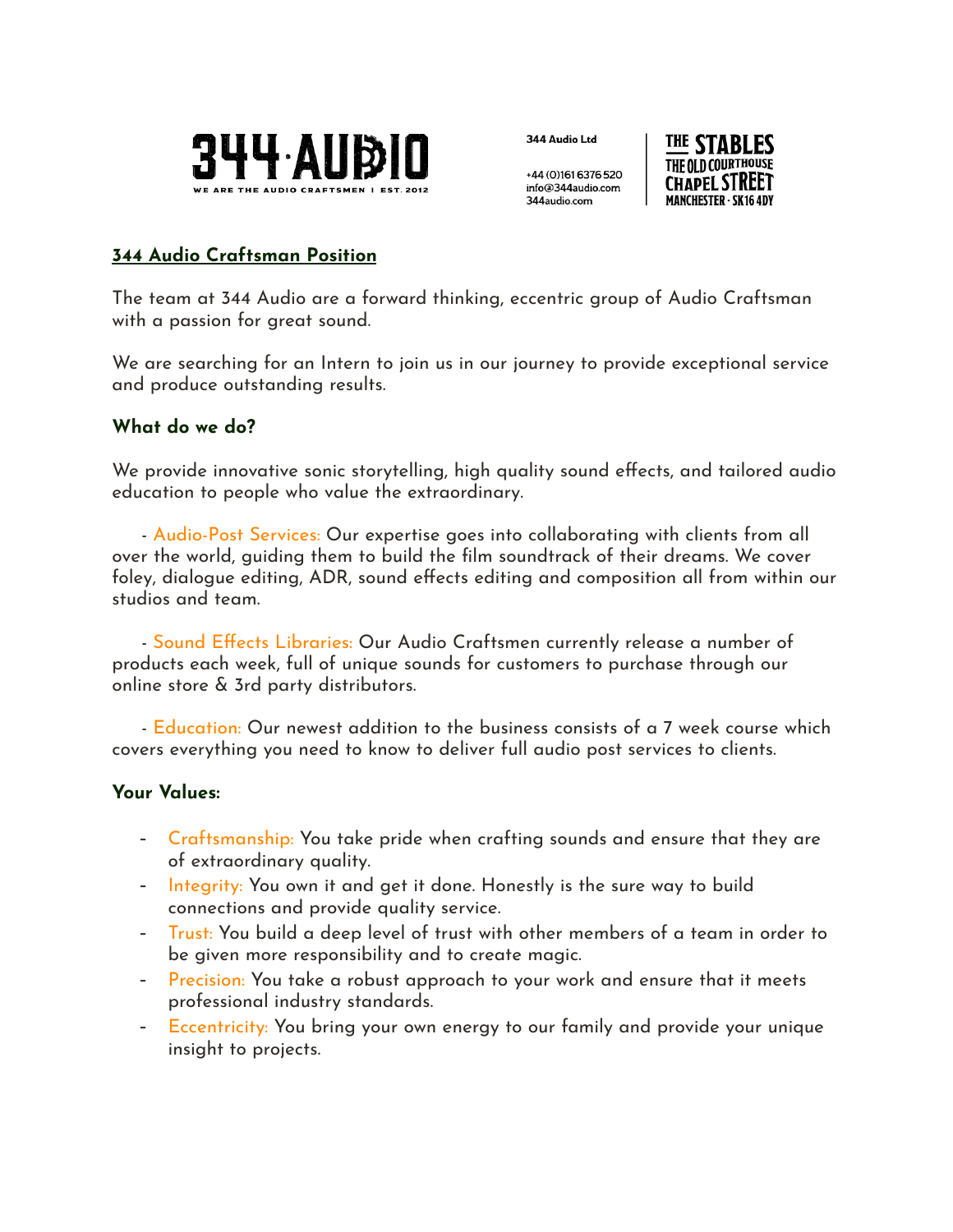### **Where are we based?**

The Stables, The Old Court House, Chapel Street, Dukinfield, Manchester, SK16 4DY.

#### **Your role:**

As an Audio Craftsman at 344, you will be a valued member of the crew, working to produce SFX libraries and build client projects and relationships. Not only that, but you will also be contributing to the business' social media and brand outreach. You will be welcomed into our family of sound, and work amongst experienced professionals to produce magic for our clients. You'll be fully integrated into the team and become a crucial component that powers the 344 Audio vision.

### **Prerequisites:**

We primarily use Pro Tools as our DAW, so we ask that you have intermediate/advanced knowledge of the software. You will have the ability to work and problem solve independently and deliver client briefs to an exceptional standard. You should aid in the company growth by suggesting new ideas and strategies while inspiring the next generation of sound designers. This will be required to join our team so please ensure that you are ready to demonstrate your understanding upon application. This includes the following subjects:

- Pro Tools Editing shortcuts on Windows & Mac
- Pro Tools File Management & Structure
- Full understanding of the Post Production workflow
- Creative Sound Design
- Dialogue Editing
- Foley
- Synthesis
- Field Recording
- Mixing
- Sound Effects Editing

To grow with the company you'll need a creative mind and to be highly driven. We are looking for students that want to constantly improve their sound design skills and welcome feedback from mentors.

If you have studied a degree at university that focused on Audio Post Production, then that's great news. If you studied Sound Engineering/Composition degree then it might be worth considering our course here: <https://www.344audio.com/course>

Our typical working hours are 10:00 - 19:00 with an hour break for lunch. Internship hours can be discussed on a case by case basis.